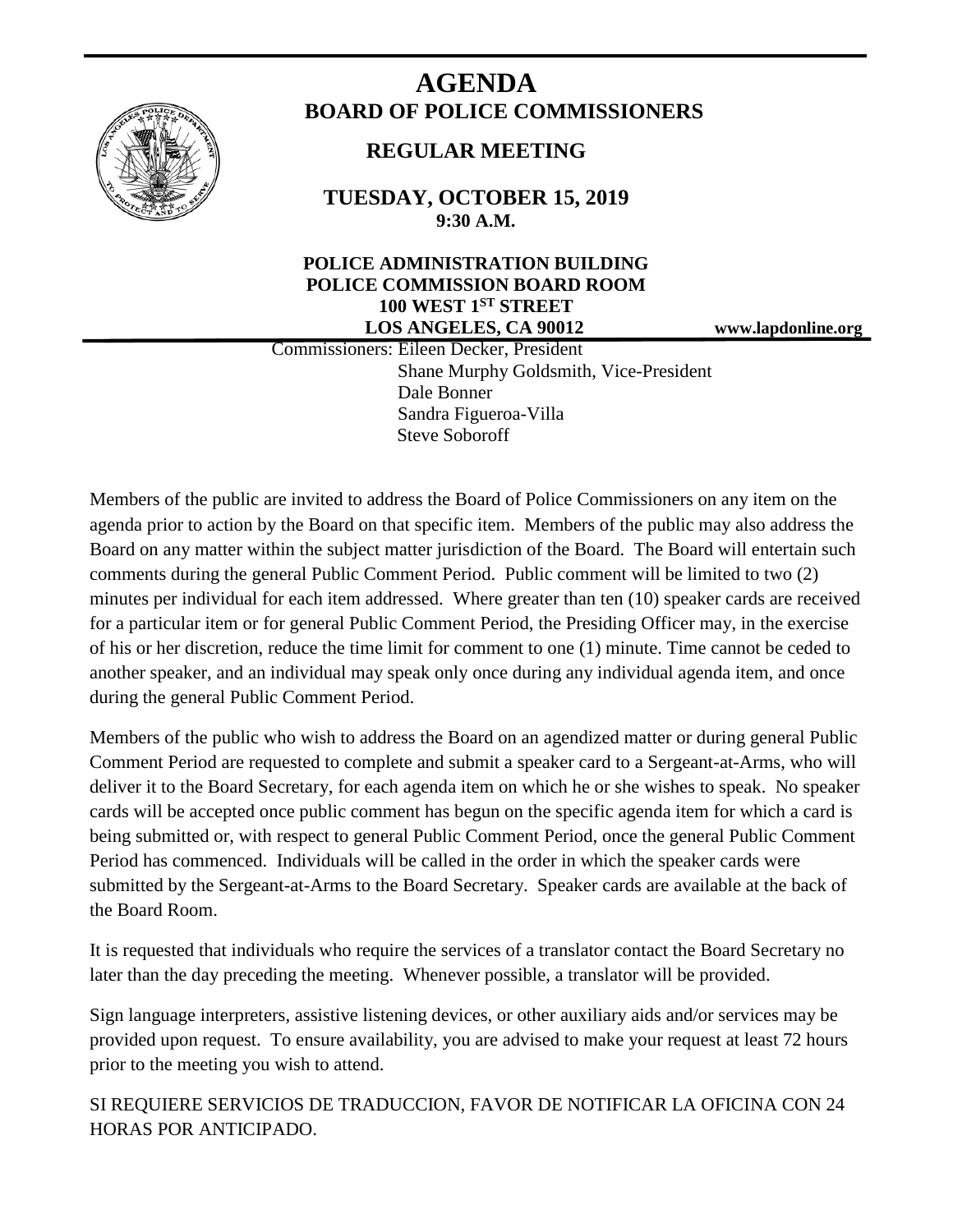#### **1. REGULAR AGENDA ITEMS**

 A. DEPARTMENT'S REPORT, dated October 8, 2019, relative to the approval of five donations of \$2,450.00, \$1,750.00, \$361.15 , \$301.13, and \$1,560.00, from various donors, to benefit several Divisional Cadet Programs, as set forth. [\[BPC #19-0275\]](http://www.lapdpolicecom.lacity.org/101519/BPC_19-0275.pdf)

Recommendation(s) for Board action:

APPROVE the Department's Report and ACCEPT the donations.

B. DEPARTMENT'S REPORT, dated October 8, 2019, relative to the approval of seventeen donations of \$10,000.00, \$700.00, \$3,832.50, \$750.00, \$15,392.00, \$750.00, \$5,608.00, \$15,000.00, \$6,000.00, \$350.00, \$400.00, \$9,915.00, \$1,000.00, \$12,345.00, \$6,000.00, \$250.00 and \$350.00, from various donors, to benefit several department events, summits and Cadet programs, as set forth. [\[BPC #19-0276\]](http://www.lapdpolicecom.lacity.org/101519/BPC_19-0276.pdf) 

Recommendation(s) for Board action:

APPROVE the Department's Report and ACCEPT the donations.

C. DEPARTMENT'S REPORT, dated October 8, 2019, relative to a donation valued at \$25,000.00, from the Hollywood Museum, to fund Hollywood Area Holiday Party, to benefit Hollywood Area, as set forth. **IBPC #19-0279** 

Recommendation(s) for Board action:

REVIEW the Department's Report and TRANSMIT to the Mayor and City Council for ACCEPTANCE.

D. DEPARTMENT'S REPORT, dated October 2, 2019, relative to the Department's Response to the Office of the Inspector General's Review of Selected Data-Driven Policing Strategies, as set forth. **IBPC #19-0280** 

Recommendation(s) for Board action:

APPROVE the Department's Report.

E. DEPARTMENT'S REPORT, dated October 2, 2019, relative to Operations- Valley Bureau Digital In-Car Video System Audit (AD. No.18-014), as set forth.

[\[BPC #19-0281\]](http://www.lapdpolicecom.lacity.org/101519/BPC_19-0281.pdf)

Recommendation(s) for Board action:

APPROVE the Department's Report.

F. DEPARTMENT'S REPORT, dated October 9, 2019, relative to Audit Recommendations Status Report for June 2019, as set forth. [\[BPC #19-0277\]](http://www.lapdpolicecom.lacity.org/101519/BPC_19-0277.pdf)

Recommendation(s) for Board action:

APPROVE the Department's report.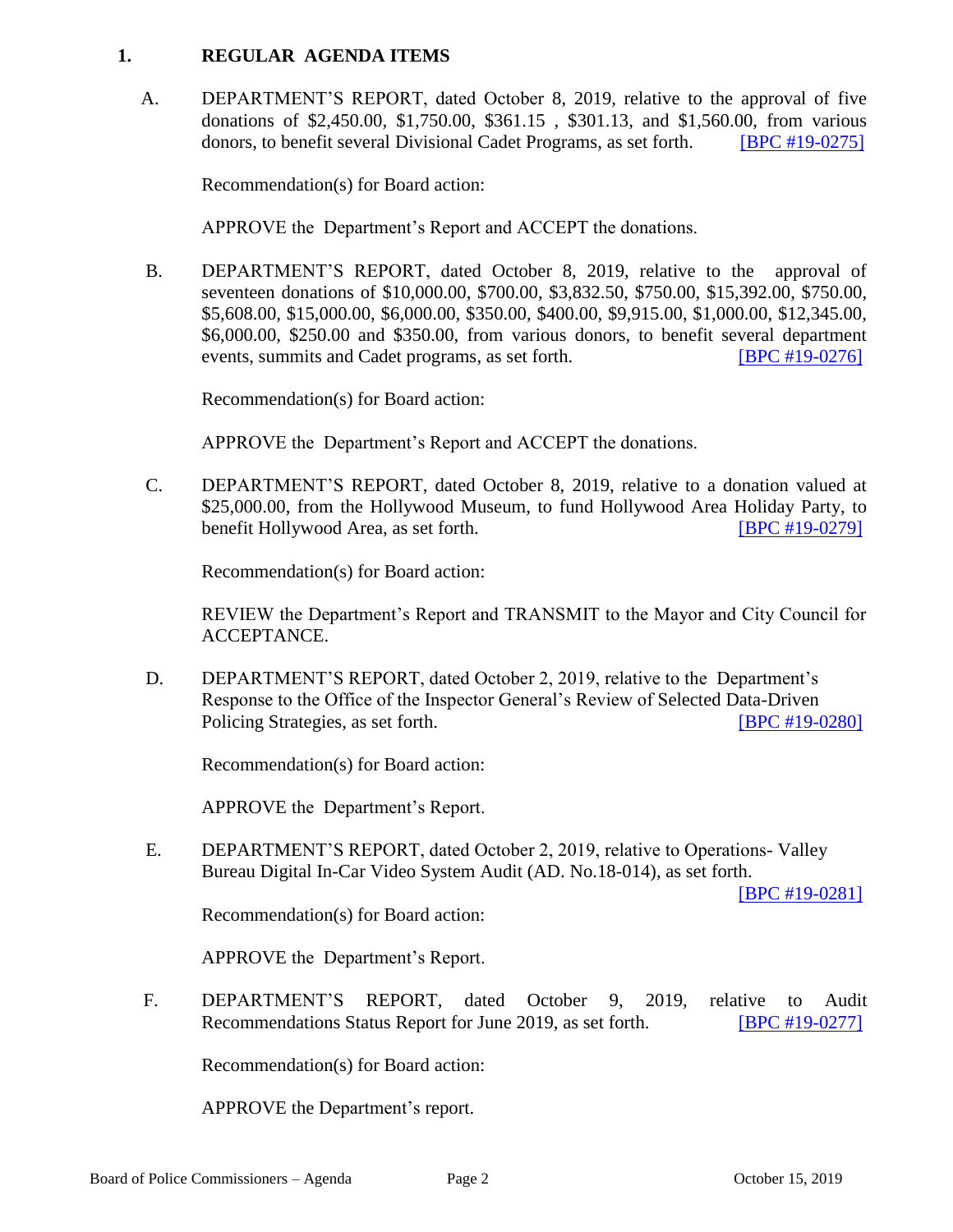G. DEPARTMENT'S REPORT, dated October 2, 2019, relative to the Supplemental Police Account Second Quarterly Report (April through June 2019), as set forth.

[\[BPC #19-0278\]](http://www.lapdpolicecom.lacity.org/101519/BPC_19-0278.pdf)

Recommendation(s) for Board action:

APPROVE the Department's Report and TRANSMIT to City Council and the Office of the the City Controller.

#### **2. REPORT OF THE CHIEF OF POLICE**

- Significant Incidents and activities occurring during the period of October 8, 2019 through October 15, 2019
- Crime Statistics
- Department Personnel Strength

#### **3. PUBLIC COMMENT PERIOD**

#### **4. CLOSED SESSION ITEMS**

- A. PUBLIC EMPLOYEE DISCIPLINE/DISMISSAL/RELEASE/PUBLIC EMPLOYEE PERFORMANCE EVALUATION. Head Strike (HS), and Officer Involved Shooting (OIS). Government Code Section 54957.
	- 1. HS # 060-18 *(Date of Occurrence -11/07/18* One Sergeant I *Involved Party– L. Bilbua)* Three Police Officer II
	- 2. OIS #063-18 *(Date of Occurrence – 11/18/18* One Lieutenant I *Involved Party– D. Wilson)* One Sergeant I
- 

Two Police Officer III Eight Police Officer II

B. CONFERENCE WITH LEGAL COUNSEL - EXISTING LITIGATION *Youth Justice Coalition et al. v. City of Los Angeles*, United States District Court Central District of California, Case Number CV 16-7932. Government Code Section 54956.9(d)(1).

#### **ADJOURNMENT**

Support materials relative to Open Session agenda items are available for public inspection in Room 134, Police Administration Building. The Board may consider matters of an emergency nature not appearing on the published agenda. Information on supplemental agenda items may be obtained by calling the Office of the Board Secretary, Police Commission, at (213) 236-1400 (TDD 213/236-1440), after 9:30 a.m., Friday, October 11, 2019.